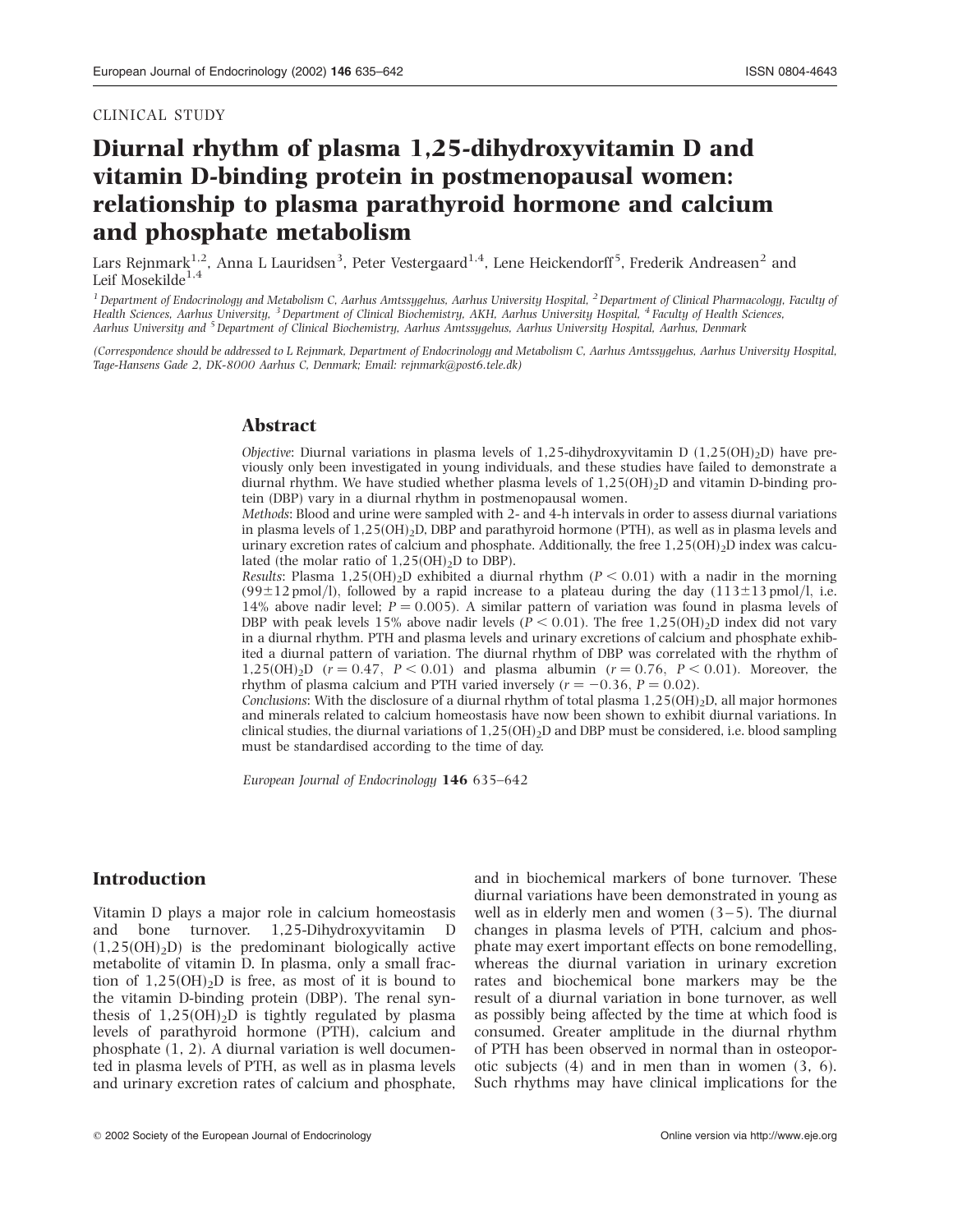timing of sample collection and assessment of therapeutic intervention.

As the diurnal rhythms of PTH, calcium, phosphate and biochemical bone markers have been shown to be highly interrelated and because of the intimate relationships between calcium, phosphate, PTH and  $1,25(OH)<sub>2</sub>D$ , it seems reasonable to expect that plasma levels of  $1,25(OH)_2D$  may also vary in a diurnal pattern. Nevertheless, fluctuations in plasma concentration of  $1,25(OH)<sub>2</sub>D$  have only been investigated in a few studies. In young men, Halloran et al. (7) found no apparent diurnal pattern of variation in total plasma concentrations of  $1,25(OH)_2D$ . Furthermore, no correlation was found between plasma levels of  $1,25(OH)<sub>2</sub>D$  and plasma concentrations of either calcium or phosphate. Likewise, Adams et al. (8) and Prince et al. (9) found no effect of time of day on total plasma concentration of  $1,25(OH)_2D$  in young men and women. Diurnal fluctuations in DBP have not been investigated in previous studies.

As all prior studies, apparently, have been performed on young individuals, we re-addressed the question of whether there are diurnal fluctuations in the plasma concentration of  $1,25(OH)_2D$  in a group of postmenopausal women. Additionally, we measured diurnal variations in plasma DBP levels, and calculated the free  $1,25(OH)<sub>2</sub>D$  index as a measure of diurnal fluctuations in the free fraction of  $1,25(OH)<sub>2</sub>D$ .

# Subjects and methods

We studied twelve women aged 58 years on average (range 50–71). All of them were more than 12 months postmenopause. All had previously sustained a distal forearm fracture (at least 6 months prior to entering the study) but were otherwise healthy. They were recruited through a computer database at the two casualty departments at the University Hospital of Aarhus, Denmark. Subjects with illnesses or medications (including hormone replacement therapy) known to affect bone mineral metabolism or with plasma creatinine above  $105 \mu$ mol/l were excluded. All patients were carefully screened by medical examination and through a standard biochemical investigation. Each individual gave verbal and written informed consent prior to the study. The study was approved by the regional Ethical Committee (Aarhus County no. 1997/4019) and was conducted according to the Declaration of Helsinki II.

# Experimental conditions and measurements

All subjects were studied in a clinical research ward for a 24-h period that lasted from 1000 h until 1000 h the following day. Throughout the study period, participants were kept under close staff supervision. Normal activity was allowed during the day. Main meals

(ordinary hospital food) were served at 1200, 1800 and 0800 h. Subjects slept from 2400 to 0800 h. Blood samples were drawn at 1000, 1200, 1400, 1600, 2000, 2400, 0400 and 0800h (fasting) through an indwelling venous catheter placed in a forearm vein. Urine was collected in eight separate collections at the same times as blood samples were drawn to represent intervals between blood sampling. Just before the start of the study (at 1000 h) and at the end of each collection period, subjects were instructed to empty the bladder. Blood samples were allowed to clot for 10 min and then centrifuged for 10 min at  $2500 g$ . Plasma and urine samples for standard chemistry were refrigerated at  $5^{\circ}$ C until analysis the next day. We measured plasma total calcium (P-Ca total), phosphate (P-Ph), creatinine and albumin (P-albumin), as well as urinary calcium (U-Ca) and phosphate (U-Ph) by standard methods on an automated chemistry analyser (Hitachi 917; Roche Diagnostics Corporation, Indianapolis, IN, USA). Plasma calcium was adjusted for individual variations in plasma albumin according to the formula (adjusted plasma calcium):  $(P-Ca (mmol/l)) = P-Ca_{total}(mmol/l)$  $-0.00086 \times (650-P-albumin \t(\mu mol/l)).$  Additional plasma samples were divided into aliquots and stored immediately at  $-80^{\circ}$ C until analysis. To reduce analytical variation, calcitropic hormones from each patient were analysed in the same run. For each measured variable, the inter- and intra-assay coefficients of variation (CV) were established in our laboratory.

Plasma intact PTH was measured by an IMMULITE automated analyser using a solid-phase, two-site chemiluminescent enzyme immunometric assay (IMMULITE Intact PTH; Diagnostic Products Corporation, Los Angeles, CA, USA). The inter- and intra-assay CV values were 7 and 6% respectively. Plasma 25-hydroxyvitamin  $D(25(OH)D)$  was measured by a two-step procedure. Following extraction from plasma with acetonitrile, 25(OH)D was assayed using an equilibrium radioimmunoassay procedure (DiaSorin Inc., Stillwater, MN, USA). The inter- and intra-assay CV values were 13 and 10% respectively. Plasma  $1,25(OH)<sub>2</sub>D$  was purified from other lipid components in the plasma by an extraction procedure using acetonitrile and a phosphate buffer with subsequent chromatographic purification through a  $C_{18}$ OH column. Correction was made for the recovery of  $1,25(OH)<sub>2</sub>D$ . Quantification of  $1,25(OH)_2D$  was achieved by a competitive radioreceptor assay using a calf thymus vitamin D receptor as the ligand binder (1,25-dihydroxyvitamin D kit; Nichols Institute Diagnostics, San Juan Capistrano, CA, USA). The inter- and intra-assay CV values were 10 and 8% respectively.

Plasma DBP was measured by an immunonephelometric method as described by Lauridsen et al. (10). We used a Behring Nephelometer II (Dade Behring, Marburg, Germany) and the interassay CV was less than 5%. As a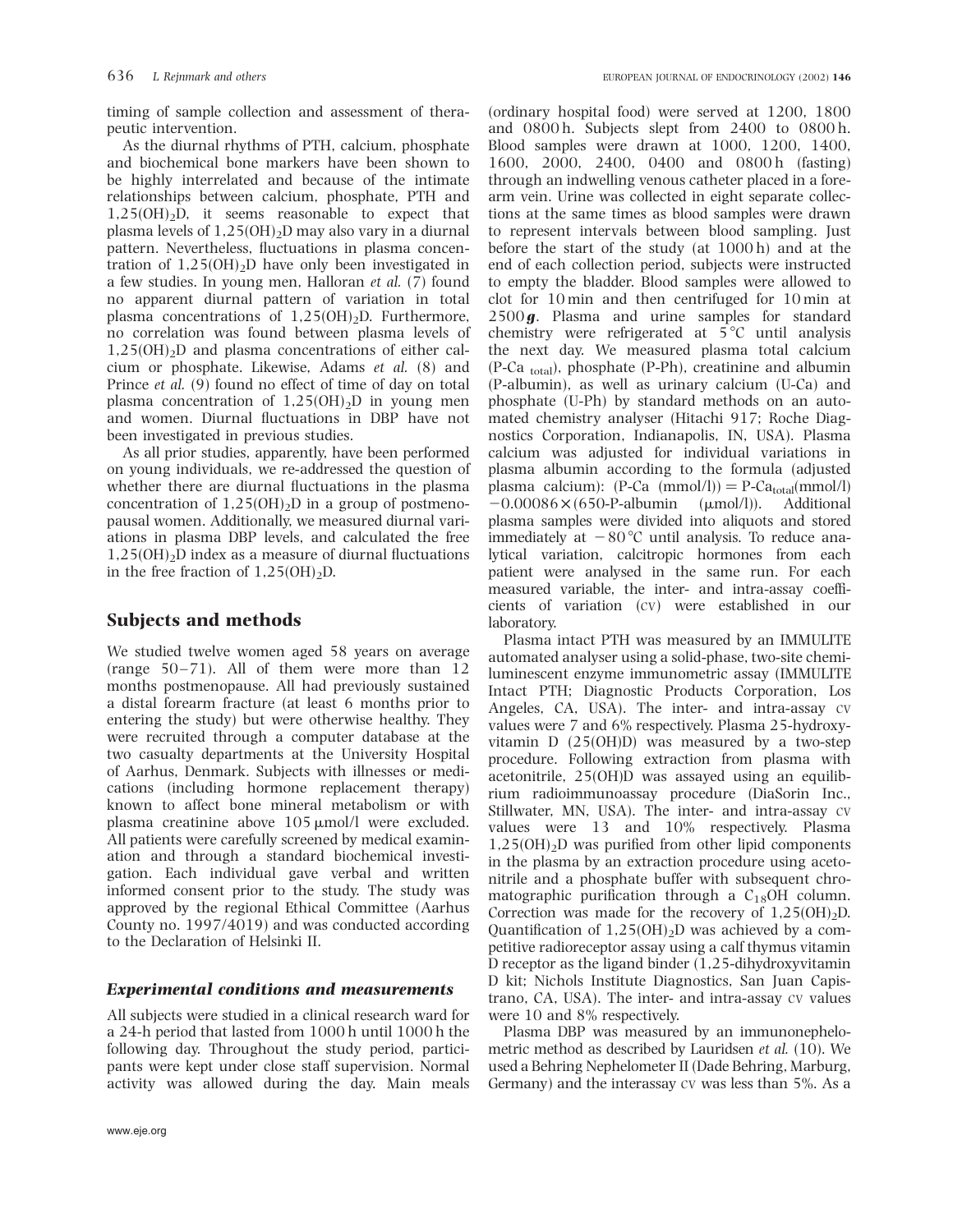measure of the free fraction  $1,25(OH)_2D$ , the free  $1,25(OH)<sub>2</sub>D$  index was calculated as the molar ratio of  $1,25(OH)<sub>2</sub>D$  to DBP.

The individual mean plasma creatinine value was calculated for each urine collection period, using the values at the beginning and end of the collection periods. These mean values were used to calculate renal clearances of creatinine (ClCr). The ratio between the tubular maximal reabsorption of phosphate and the glomerular filtration rate (TmP/GFR) was calculated according to Bijvoet et al. (11).

#### Statistical methods

For each plasma response variable, the individual values were plotted against time, and area under the curve was calculated by trapezoidal integration and transformed to a mean integrated plasma value (i.e. the average 24-h level) by division with the length of the study period (24 h). Data are expressed as a percentage of the individual 24-h average value. For each urinary response variable, 24-h renal excretion was calculated as the sum of the individual sample measurements (volume  $\times$  concentration). For each collection period, renal excretion was expressed by the excretion rate (mmol/h) as a percentage of the individual 24-h average value. The mean percentage value for each response variable was plotted against time in order to construct a diurnal variation curve.

Normal distribution of data was evaluated using normal probability and detrended normal probability plots. The presence of a diurnal rhythm was assessed (on raw data) in two ways. First, peak and nadir levels were compared using Student's t-test for paired samples or Wilcoxon signed rank test, as appropriate. Secondly, diurnal rhythm was tested as an effect of time by repeated measures ANOVA.

In order to minimise intra- and inter-individual variation, data were transformed into z-scores (difference from intra-individual mean divided by intra-individual standard deviation) allowing the pattern of variation to become more apparent. Relationship between variables was assessed by bivariate and multiple stepwise linear regression analysis. The Pearson's productmoment correlation (r) was determined between variables using data paired at concurrent time-points. All tests were performed as two-sided and P values less than 0.05 were considered significant. Results are given as means $\pm$ s.E.M.

Table 1 Clinical characteristics of the 12 women; median (range).

| Age (years)                | 57.0 | $(50 - 71)$     |
|----------------------------|------|-----------------|
| Years since menopause      | 9.0  | $(1 - 20)$      |
| Weight (kg)                | 61.7 | $(50.5 - 75.0)$ |
| Height (cm)                | 163  | $(157 - 169)$   |
| Body mass index $(kq/m^2)$ | 23.2 | $(19.2 - 27.3)$ |
|                            |      |                 |



**Figure 1** Individual and mean $\pm$ s.E.M. (bold lines) diurnal variation in plasma levels of 1,25 dihydroxyvitamin D  $(1,25(OH)_2D)$ , vitamin D-binding protein (DBP) and in the calculated free  $1,25(OH)_{2}D$ index. The study period started at 1000 h and meals were served at 1200, 1800 and 0800 h. Subjects were sleeping (recumbent) from 2400 until 0800 h.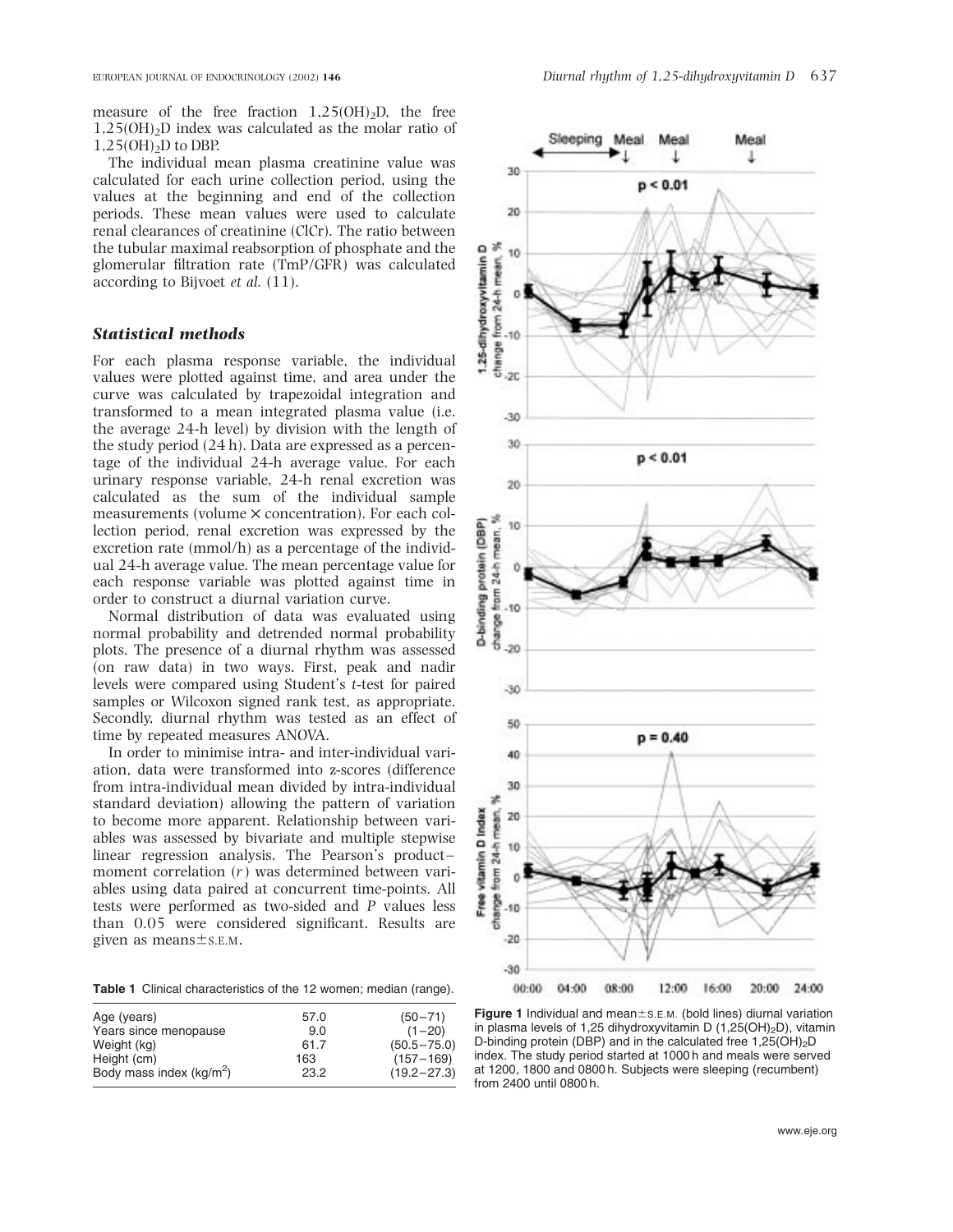|  |  |  |  |  |  | <b>Table 2</b> Biochemical characteristics of the 12 women (means $\pm$ s.E.M.). |  |
|--|--|--|--|--|--|----------------------------------------------------------------------------------|--|
|--|--|--|--|--|--|----------------------------------------------------------------------------------|--|

|                                  | <b>Pre-study screening</b> | Reference range          |
|----------------------------------|----------------------------|--------------------------|
| Plasma (morning fasting samples) |                            |                          |
| Albumin $(\mu \text{mol/l})$     | $639 \pm 10$               | $(551 - 725)$            |
| Creatinine $(\mu \text{mol/l})$  | $84 + 2$                   | $(44 - 115)$             |
| Calcium (total) (mmol/l)         | $2.40 \pm 0.02$            | $(2.20 - 2.55)$          |
| Calcium (adjusted) (mmol/l)      | $2.39 \pm 0.01$            | $(2.20 - 2.52)$          |
| Phosphate (mmol)                 | $1.32 \pm 0.06$            | $(0.80 - 1.50)$          |
| PTH (pmol/l)                     | $4.2 \pm 0.4$              | $(1.3 - 7.6)$            |
| 25(OH)D (nmol/l)                 | $36 + 4$                   | $(10 - 80)$ <sup>+</sup> |
| $1,25(OH)_{2}D$ (pmol/l)         | $107 + 13$                 | $(40 - 160)$             |
| DBP $(\mu \text{mol/l})$         | $4.4 \pm 0.2$              | $(3.6 - 6.1)$            |
| TmP/GFR (mmol/l)                 | $1.2 \pm 0.1$              | <b>NA</b>                |
| $ClCr$ (ml/s)                    | $1.2 \pm 0.1$              | $(1.0 - 1.7)$            |
| Urine $(24 h)$                   |                            |                          |
| Creatinine (mmol)                | $8.8 \pm 0.6$              | <b>NA</b>                |
| Calcium/creatinine (mmol/mmol)   | $0.5 \pm 0.1$              | <b>NA</b>                |
| Phosphate/creatinine (mmol/mmol) | $2.2 \pm 0.2$              | NA                       |

† Winter reference values (patients were studied between September and May).

PTH, parathyroid hormone; TmP/GFR, tubular maximal reabsorption of phosphate/glomerular filtration rate; ClCr, creatine clearance; NA, not available.

# **Results**

The clinical and biochemical characteristics of the twelve women are given in Table 1 and Table 2. Figure 1 shows the mean plasma  $1,25(OH)_{2}D$ , DBP and free  $1,25(OH)_{2}D$  index curves and the individual levels in the twelve subjects. Inspection of individual curves revealed a large variation in the pattern of the rhythms. However, despite this heterogeneity, diurnal rhythms were apparent in plasma levels of  $1,25(OH)<sub>2</sub>D$  and DBP, and the time-effect analyses disclosed highly significant diurnal patterns of variation  $(P < 0.01)$ . Concentrations peaked in the day time, declined in the early evening, with a nadir late at night, followed by rising values in the forenoon. As shown in Table 3, the peak level of  $1,25(OH)<sub>2</sub>D$  at 1600 h was 14% above nadir level at 0400 h  $(P =$ 0.005). Similarly, the peak level of DBP at 2000 h was 15% above nadir levels at 0400 h  $(P < 0.01)$ . However, as the rhythm of total  $1,25(OH)_2D$  was close to the rhythm of DBP  $(r = 0.47, P < 0.01;$ Table 4), no diurnal variation could be demonstrated in the free  $1,25(OH)_{2}D$  index  $(P = 0.40)$ .

Plasma PTH, calcium (total and albumin corrected), phosphate and albumin (Fig. 2), as well as the renal handling of calcium and phosphate (Fig. 3) were all found to exhibit significant diurnal variations (Table 2). Moreover, a significant difference was observed when peak and nadir levels were compared (Table 3).

Table 3 Diurnal variation. Peak and nadir levels and effect of time analyses (means ± s.E.M.).

|                                                    | Peak          |                           | <b>Nadir</b> |                           | Peak vs nadir |        | 24 h study period |  |
|----------------------------------------------------|---------------|---------------------------|--------------|---------------------------|---------------|--------|-------------------|--|
|                                                    | Clock hour    | $Means \pm s.\text{E.M.}$ | Clock hour   | $Means \pm s.\text{E.M.}$ | Amplitude (%) | P      | P†                |  |
| Plasma                                             |               |                           |              |                           |               |        |                   |  |
| Albumin $(\mu \text{mol/l})$                       | 1600          | $634 + 7$                 | 0400         | $566 \pm 10$              | 12.0          | < 0.01 | < 0.01            |  |
| $Create$ ( $\mu$ mol/l)                            | 1400          | $90 \pm 3$                | 1200         | $78 + 2$                  | 15.4          | 0.01   | < 0.01            |  |
| Calcium (adjusted) (mmol/l)                        | 1000          | $2.43 \pm 0.02$           | 0800         | $2.36 \pm 0.01$           | 3.0           | < 0.01 | < 0.01            |  |
| Phosphate (mmol/l)                                 | 0400          | $1.53 \pm 0.05$           | 1000         | $1.23 \pm 0.06$           | 24.4          | < 0.01 | < 0.01            |  |
| PTH (pmol/l)                                       | 2000          | $4.7 \pm 0.5$             | 1000         | $3.5 \pm 0.3$             | 34.3          | < 0.01 | < 0.01            |  |
| $1.25(OH)_{2}D$ (pmol/l)                           | 1600          | $113 + 13$                | 0400         | $99 + 12$                 | 14.1          | < 0.01 | < 0.01            |  |
| DBP $(\mu \text{mol/l})$                           | 2000          | $4.5 \pm 0.2$             | 0400         | $3.9 \pm 0.2$             | 15.4          | < 0.01 | < 0.01            |  |
| Free vitamin D index ( $\times$ 10 <sup>-5</sup> ) | 0800          | $2.4 \pm 0.3$             | 1600         | $2.6 \pm 0.3$             | 8.3           | 0.13   | 0.4               |  |
| $ClCr$ (ml/s)                                      | 1200-1400     | $1.4 \pm 0.1$             | 0800-1000    | $1.1 \pm 0.1$             | 27.3          | 0.05   | 0.46              |  |
| TmP/GFR                                            | $0800 - 1000$ | $1.1 \pm 0.1$             | 1600-2000    | $1.3 \pm 0.1$             | 30.0          | < 0.01 | < 0.01            |  |
| Urine                                              |               |                           |              |                           |               |        |                   |  |
| Creatinine (mmol/h)                                | 1400-1600     | $0.44 \pm 0.04$           | 0800-1000    | $0.32 \pm 0.03$           | 37.5          | 0.04   | 0.11              |  |
| Calcium (mmol/h)                                   | 1200-1400     | $0.30 \pm 0.05$           | 0400-0800    | $0.12 \pm 0.02$           | 172.7         | < 0.01 | < 0.01            |  |
| Phosphate (mmol/h)                                 | 1400-1600     | $1.3 \pm 0.2$             | 0800-1000    | $0.5 + 0.1$               | 160.0         | < 0.01 | < 0.01            |  |

† Repeated measures ANOVA (effect of time).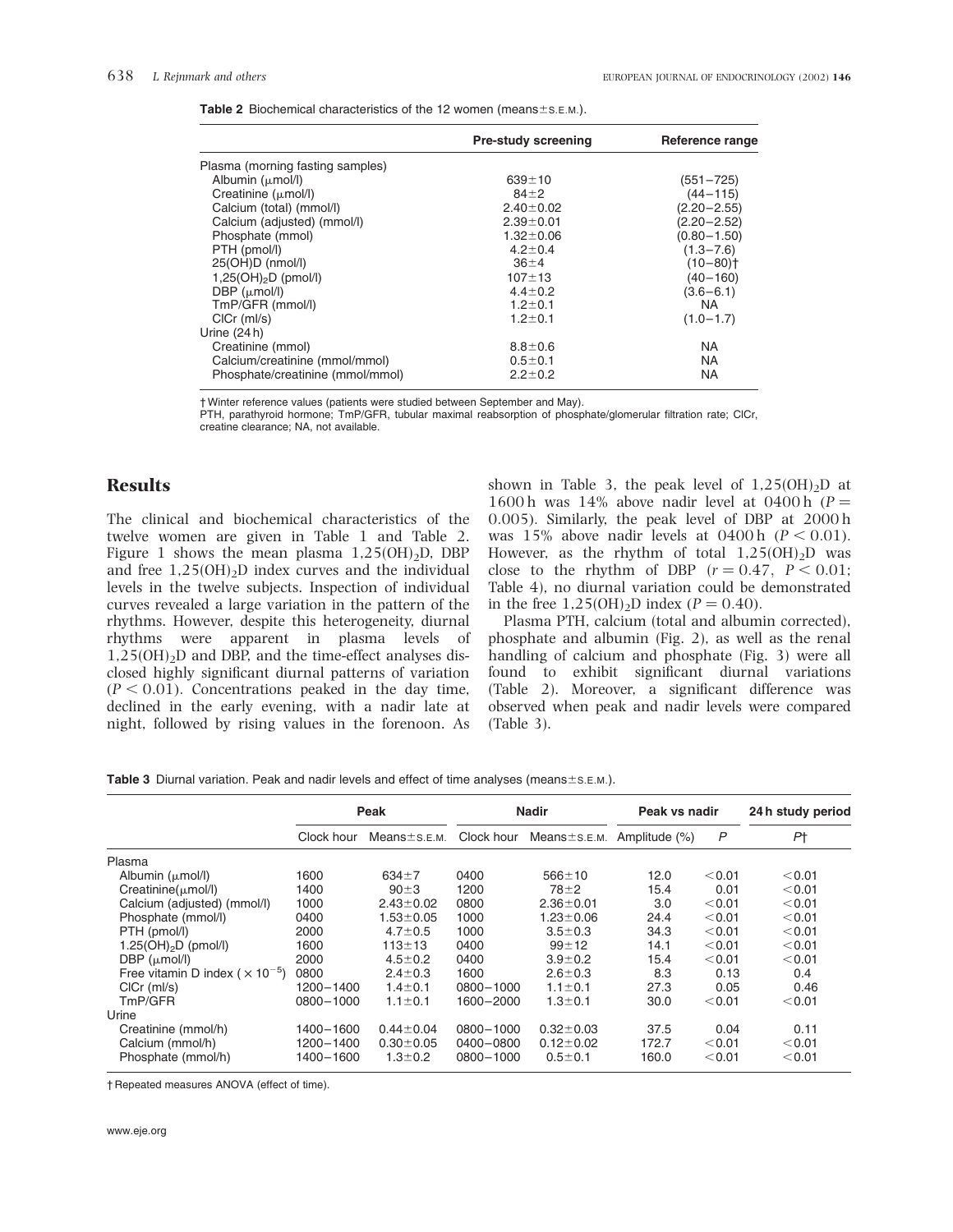The bivariate correlations between examined variables are shown in Table 4. With  $1,25(OH)_2D$  as the dependent variable, multiple regression analysis revealed only DPB as an independent factor  $(r = 0.47)$ ,



Figure 2 Diurnal variation in total plasma calcium (albumin adjusted: bold lines and unadjusted: broken line), phosphate, parathyroid (PTH) and albumin (means $\pm$ s.E.M.).

 $P = 0.001$ ). Although the bivariate analysis did not show any significant correlation between plasma phosphate and PTH, the multiple regression analysis revealed plasma phosphate as an independent determinant for PTH:  $P-PTH = -0.46 \times P-Ca + 0.35 \times$ P-albumin +  $0.27 \times$  P-Ph +  $0.0001$  ( $r = 0.47$ ,  $P$  < 0.001). Plasma PTH and albumin were the major determinants of plasma calcium and phosphate:  $P-Ca = 0.41 \times P$ -albumin  $- 0.37 \times P$ -PTH  $+ 0.0008$  $(r = 0.55, P < 0.001)$ , and P-Ph = -0.52  $\times$ P-albumin +  $0.18 \times$  P-PTH +  $0.0007$  ( $r = 0.54$ ,  $P$  < 0.001). Regarding renal excretion rates, urinary calcium varied as a function of: U-Ca= $0.61 \times$  $CICr - 0.28 \times P-Ph + 0.20 \times P-1,25(OH)<sub>2</sub>D + 0.24 \times$  $P-Ca + 0.19 \times P-PTH + 0.006$  ( $r = 0.74$ ,  $P < 0.001$ ). Similarly, several independent factors were shown to influence renal phosphate excretion rates:  $U-Ph =$  $0.66 \times$  ClCr + 0.35  $\times$  P-PTH + 0.22  $\times$  P-1,25(OH)<sub>2</sub>D +  $0.17 \times P\text{-Ca} + 0.15 \times P\text{-Ph} + 0.0002$  ( $r = 0.80, P \le$ 



Figure 3 Diurnal variation in tubular maximum reabsorption of phosphate/glomerular filtration rate ratio (TmP/GFR) and renal excretion rates of calcium and phosphate (means $\pm$ s.E.M.).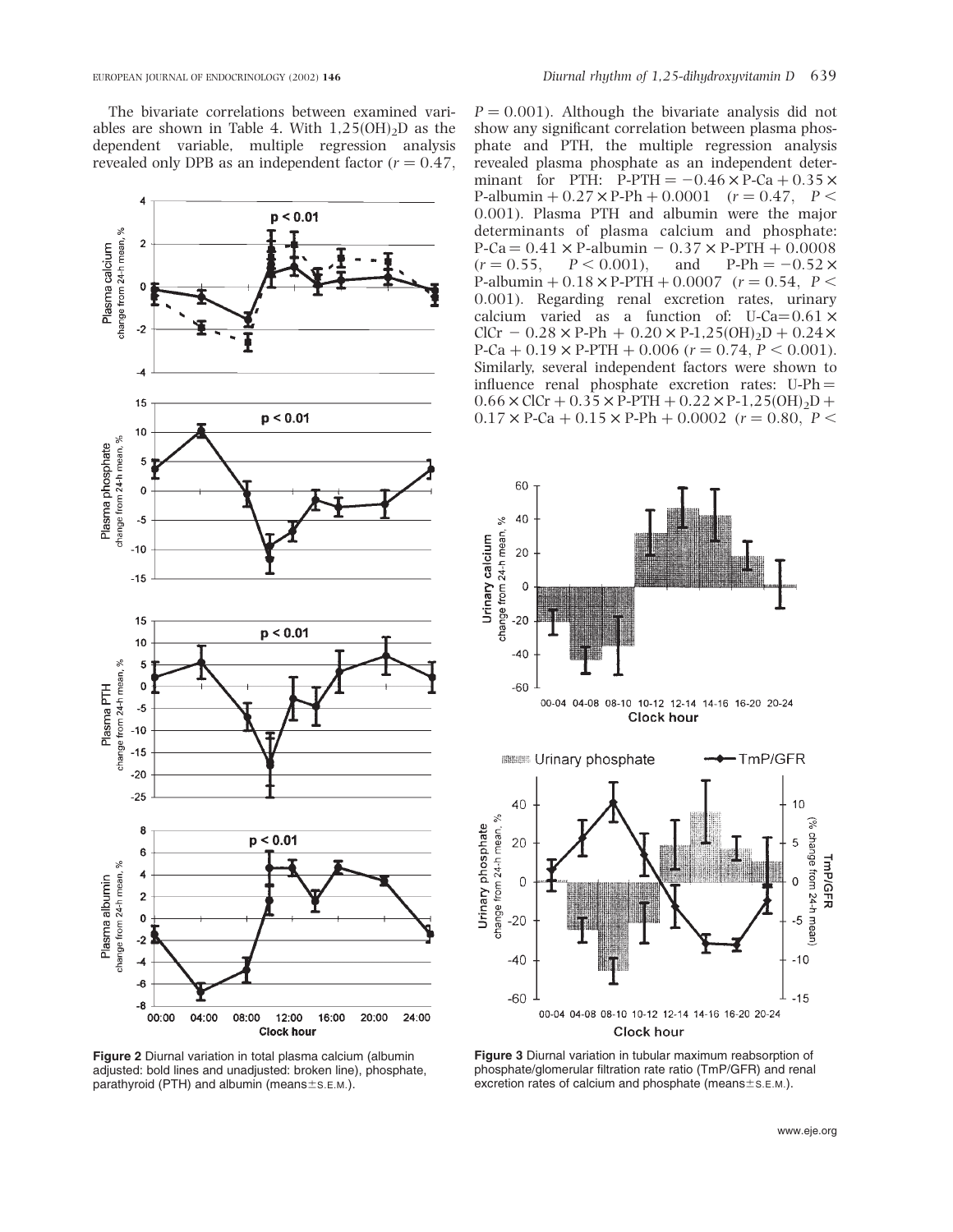|                   | $P-Ca$ (adj.) | P-Ph              | <b>P-PTH</b> | $P-1.25(OH)_{2}D$ | <b>P-DBP</b> | P-albumin | $U$ -Ca                  | U-Ph      | <b>TmP/GFR</b> |
|-------------------|---------------|-------------------|--------------|-------------------|--------------|-----------|--------------------------|-----------|----------------|
| P-Ca (adj.)       |               | $-0.16$           | $-0.36**$    | 0.11              | $0.26*$      | $0.40**$  | $0.21*$                  | 0.01      | $-0.05$        |
| P-Ph              | $-0.16$       | $\hspace{0.05cm}$ | 0.16         | $-0.25*$          | $-0.49*$     | $-0.51**$ | $-0.27**$                | 0.20      | $-0.09$        |
| P-PTH             | $-0.36**$     | 0.16              |              | 0.09              | 0.08         | 0.03      | 0.05                     | $0.31**$  | $-0.41**$      |
| $P-1.25(OH)_{2}D$ | 0.11          | $-0.25*$          | 0.09         |                   | $0.47**$     | $0.35***$ | $0.35***$                | $0.27**$  | $-0.43**$      |
| P-DBP             | $0.26*$       | $0.49**$          | 0.08         | $0.47**$          |              | $0.76**$  | $0.38**$                 | 0.15      | $-0.26**$      |
| P-albumin         | $0.40**$      | $-0.51**$         | 0.03         | $0.35**$          | $0.76***$    |           | $0.52**$                 | $0.28**$  | $-0.39**$      |
| U-Ca              | $0.21*$       | $-0.27**$         | 0.05         | $0.35**$          | $0.38**$     | $0.52**$  | $\overline{\phantom{0}}$ | $0.65***$ | $-0.47**$      |
| U-Ph              | 0.01          | 0.20              | $0.31**$     | $0.27**$          | 0.15         | $0.28**$  | $0.65**$                 |           | $-0.75**$      |
| TmP/GFR           | $-0.05$       | $-0.09$           | $-0.41**$    | $-0.43**$         | $-0.26**$    | $-0.39**$ | $-0.47**$                | $-0.75**$ |                |

Table 4 Bivariate correlation coefficients.

\*Correlation is significant at the 0.05 level (2-tailed). \*\*Correlation is significant at the 0.01 level (2-tailed).

adi., adjusted values.

0.001). Furthermore, TmP/GFR was found to be determined by more than one independent predictor: TmP/ GFR =  $-0.30 \times P-1.25(OH)_2D - 0.38 \times P-PTH$  $0.28 \times$  P-albumin + 0.0001 ( $r = 0.62$ ,  $P < 0.001$ ).

# **Discussion**

We have shown that plasma levels of DBP and total  $1,25(OH)<sub>2</sub>D$  vary in a statistically significant diurnal rhythm. Previously, only a few investigators have studied whether total plasma levels of  $1,25(OH)<sub>2</sub>D$  vary in a diurnal pattern. In six young males and seven young females (aged 20–34 years), Prince et al. (9) did not find any significant variation in plasma concentrations of  $1,25(OH)<sub>2</sub>D$  as a function of time when examined between 0800 and 2200 h. Similarly, Adams et al. (8) and Halloran et al. (7) reported that the plasma levels of  $1,25(OH)_2D$ , in eleven young males and females (aged 19–48 years) and five young males (aged 21–40 years) respectively, were maintained within relatively narrow limits when measured for a 24-h period. The discrepancy between our present and previous studies may have several reasons. The definition of the  $1,25(OH)_2D$  diurnal curve in our study may reflect an improvement in assay technique. Furthermore, we cannot dismiss the possibility that the use of eleven or fewer subjects in previous studies have limited their ability to observe a time-effect. Finally, our participants were postmenopausal women, who had previously sustained a distal forearm fracture, whereas the subjects formerly studied were healthy young men and women. Changes in indices of calcium homeostasis and bone metabolism have been shown to occur with advancing age. An agerelated increase in PTH and bone turnover as well as an age-related decrease in intestinal calcium absorption and plasma level of  $1,25(OH)_2D$  have been shown by several investigators  $(12-15)$ . Moreover, a greater amplitude in the diurnal rhythm of PTH has been observed in normal than in osteoporotic subjects (4). Therefore, the discrepancy between our findings and the results of earlier investigations may be related to

differences in the physiological state of calcium homeostasis in the subjects studied.

However, we believe that our findings of a diurnal rhythm in plasma levels of total  $1,25(OH)_2D$  and DBP most likely reflect alterations in plasma volume, as the diurnal changes in both parameters correlated with the concomitant changes in plasma albumin levels. In normal subjects, blood volume is lower during the day than during the night, as upright posture is associated with a fluid shift from the vascular to the extravascular compartment (16). Thus, the low level of plasma  $1.25(OH)_{2}D$  at night is probably not due to a decreased endogenous synthesis of  $1,25(OH)<sub>2</sub>D$ , but is more likely to be the results of nocturnal haemodilution. As plasma levels of DBP also decrease due to haemodilution in the night, the free concentration of  $1,25(OH)<sub>2</sub>D$  seems to remain at a steady level during the day and the night. Nevertheless, several biological functions have been associated with DBP, including binding to cell surfaces that may facilitate the release and subsequent entry of vitamin D into target cells (17, 18). Thus, the diurnal rhythm in plasma DBP levels may, by itself, be of biological importance.

Our data on the diurnal pattern of plasma phosphate and urinary phosphate excretion rates are consistent with previous studies  $(19-22)$ . The diurnal variation in plasma phosphate is independent of physical activity and it is unaffected by prolonged bed rest, but food intake is a major determinant (20). Next to PTH, phosphate is the second most important physiological regulator of renal  $1\alpha$ -hydroxylase. High phosphate levels suppress and low levels increase the enzyme activity in accordance with our finding of an inverse relation between the two plasma compounds. In humans, phosphate restriction increases plasma  $1,25(OH)_{2}D$  by approximately 180% and phosphate supplementation decreases  $1,25(OH)_{2}D$  levels by 60% (23). However, in our study, total plasma  $1,25(OH)_{2}D$  as well as the free  $1,25(OH)<sub>2</sub>D$  index showed a nadir in the morning with an increase in the day time during which regular meals were served. This temporal sequence does not support the concept that the circadian variations in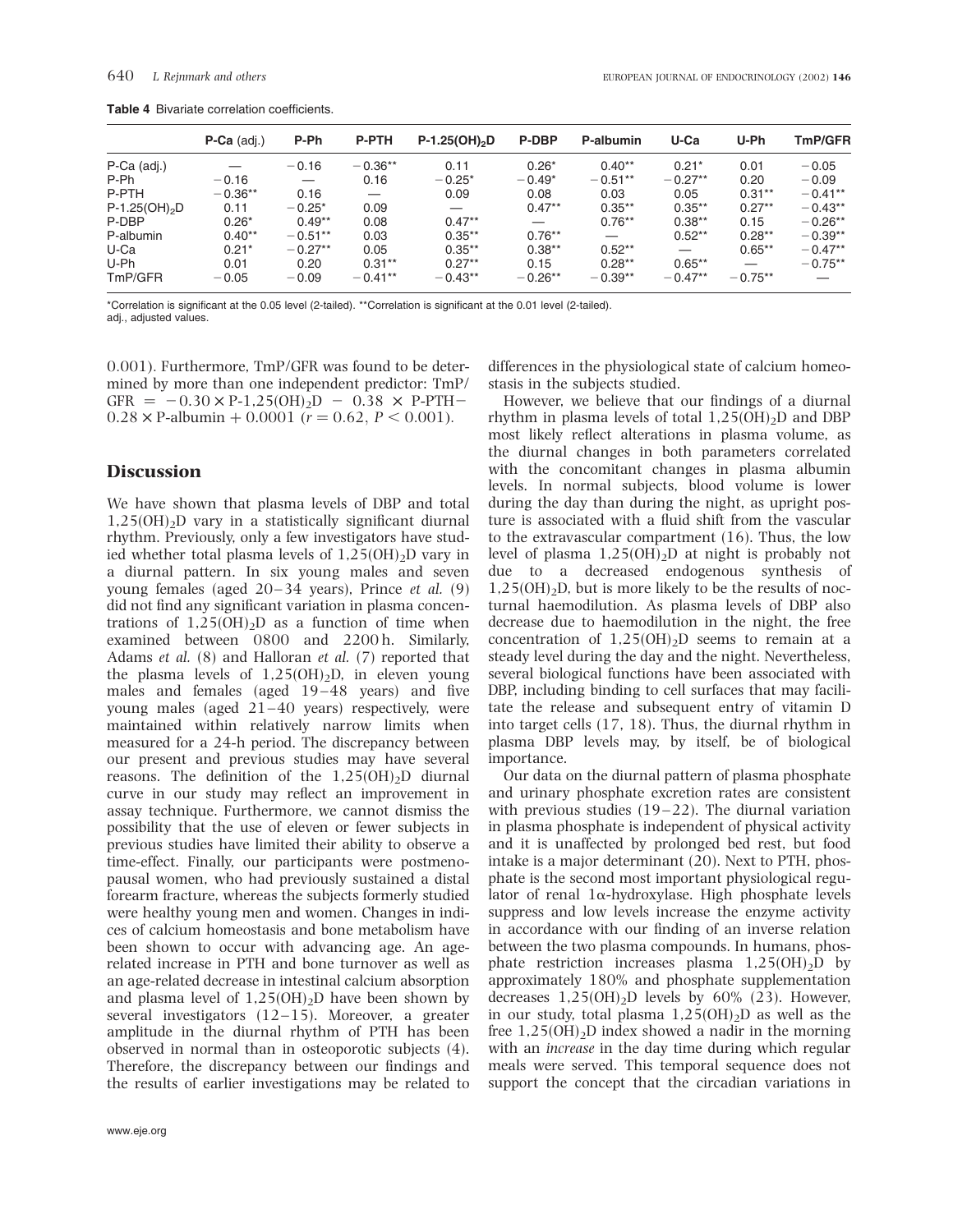plasma  $1,25(OH)<sub>2</sub>D$  observed in the present study were triggered by the meals.

We found a diurnal pattern of plasma total and albumin-adjusted calcium similar to that reported in previous studies with low levels during the night, a peak in the forenoon and high levels during the day (19, 20, 24). Our finding that plasma calcium and PTH levels correlated negatively is in agreement with most previous studies (24). Food intake is known to be a major determinant of renal calcium excretion, as a rapid rise in calcium excretion occurs after a meal (6, 22). We found a highly positively correlation between renal excretion rates of calcium and phosphate that most likely reflects the effect of food intake, i.e. the highest excretion rates of calcium and phosphate are observed during the day when food is consumed. Additionally, plasma PTH and renal excretion of phosphate varied, which may be due to the well-known phosphaturic action of PTH.

Our study has several potential limitations for making general conclusions. The subjects in our study were all postmenopausal women who had previously sustained a distal forearm fracture, and therefore these data do not allow us to ascertain whether the observed pattern of variation in plasma levels of  $1,25(OH)_2D$  is generally present in humans, or whether it only applies to certain groups of subjects. Furthermore, blood specimens were only sampled every second to fourth hours. Consequently, the times of peak and nadir are approximate, as we did not sample blood and urine specimens every hour. However, as circulating  $1,25(OH)<sub>2</sub>D$  has an estimated half-life of several hours, it is unlikely that a more frequent blood sampling would have markedly improved the definition of the diurnal  $1,25(OH)<sub>2</sub>D$  variation curve (25).

The food consumed by the participants was ordinary hospital food, and they were asked to consume an amount of food equal to their habitual daily fare. We did not standardise the food consumed, as we wanted to perform our study during normal daily living conditions. If standardisation of mineral intake to a fixed common level had been performed, it could, by itself, cause biological changes due to the slow adjustment of calcium homeostasis and in particular of the skeleton to external challenges (26). Moreover, we did not measure mineral content in the food served, as we judged that our sample size did not allow for subgroup analyses.

In conclusion, in a group of postmenopausal women, we have shown a significant diurnal pattern of variation in plasma concentrations of  $1,25(OH)_{2}D$  and DBP, but not in the calculated free  $1.25(OH)_{2}D$  index. Thus, the variations were most likely caused by diurnal changes in plasma volume. In clinical studies, the diurnal variations of  $1,25(OH)_2D$  and DBP must be considered, i.e. blood sampling must be standardised according to the time of day.

# Acknowledgements

The technical assistance of Ms Donna Lund, Ms Birthe Weinell, Ms Lisbeth Flyvbjerg and Ms Lilian Alstrup is greatly appreciated.

# **References**

- 1 Bell NH. Renal and nonrenal 25-hydroxyvitamin D-1alphahydroxylases and their clinical significance. Journal of Bone and Mineral Research 1998 13 350– 353.
- 2 Silver J, Moallem E, Kilav R, Sela A & Naveh-Many T. Regulation of the parathyroid hormone gene by calcium, phosphate and 1,25-dihydroxyvitamin D. Nephrology, Dialysis and Transplantation 1998 13 (Suppl 1) 40-44.
- 3 Greenspan SL, Dresner PR, Parker RA, London D & Ferguson L. Diurnal variation of bone mineral turnover in elderly men and women. Calcified Tissue International 1997 60 419-423.
- 4 Eastell R, Calvo MS, Burritt MF, Offord KP, Russell RG & Riggs BL. Abnormalities in circadian patterns of bone resorption and renal calcium conservation in type I osteoporosis. Journal of Clinical Endocrinology and Metabolism 1992 74 487–494.
- 5 Nielsen HK, Brixen K & Mosekilde L. Diurnal rhythm and 24-hour integrated concentrations of serum osteocalcin in normals: influence of age, sex, season, and smoking habits. Calcified Tissue International 1990 47 284–290.
- 6 Calvo MS, Eastell R, Offord KP, Bergstralh EJ & Burritt MF. Circadian variation in ionized calcium and intact parathyroid hormone: evidence for sex differences in calcium homeostasis. Journal of Clinical Endocrinology and Metabolism 1991 72 69-76.
- 7 Halloran BP, Portale AA, Castro M, Morris RCJ & Goldsmith RS. Serum concentration of 1,25-dihydroxyvitamin D in the human: diurnal variation. Journal of Clinical Endocrinology and Metabolism 1985 60 1104–1110.
- 8 Adams ND, Gray RW & Lemann JJ. The effects of oral  $CaCO<sub>3</sub>$  loading and dietary calcium deprivation on plasma 1,25-dihydroxyvitamin D concentrations in healthy adults. Journal of Clinical Endocrinology and Metabolism 1979 48 1008–1016.
- 9 Prince RL, Wark JD, Omond S, Opie JM, Eagle MR & Eisman JA. A test of 1,25-dihydroxyvitamin D3 secretory capacity in normal subjects for application in metabolic bone diseases. Clinical Endocrinology 1983 18 127–133.
- 10 Lauridsen AL, Vestergaard P & Nexo E. Mean serum concentration of vitamin D-binding protein (Gc globulin) is related to the Gc phenotype in women. Clinical Chemistry 2001 47 753–756.
- 11 Bijvoet OL, Morgan DB & Fourman P. The assessment of phosphate reabsorption. Clinica Chimica Acta 1969 26 15–24.
- 12 Kinyamu HK, Gallagher JC, Petranick KM & Ryschon KL. Effect of parathyroid hormone (hPTH[1–34]) infusion on serum 1,25 dihydroxyvitamin D and parathyroid hormone in normal women. Journal of Bone and Mineral Research 1996 11 1400–1405.
- 13 Ledger GA, Burritt MF, Kao PC, O'Fallon WM, Riggs BL & Khosla S. Role of parathyroid hormone in mediating nocturnal and agerelated increases in bone resorption. Journal of Clinial Endocrinology and Metabolism 1995 80 3304–3310.
- 14 Tsai KS, Heath H, Kumar R & Riggs BL. Impaired vitamin D metabolism with aging in women. Possible role in pathogenesis of senile osteoporosis. Journal of Clinical Investigation 1984 73 1668–1672.
- 15 Gallagher JC, Riggs BL, Eisman J, Hamstra A, Arnaud SB & DeLuca HF. Intestinal calcium absorption and serum vitamin D metabolites in normal subjects and osteoporotic patients: effect of age and dietary calcium. Journal of Clinical Investigation 1979 64 729–736.